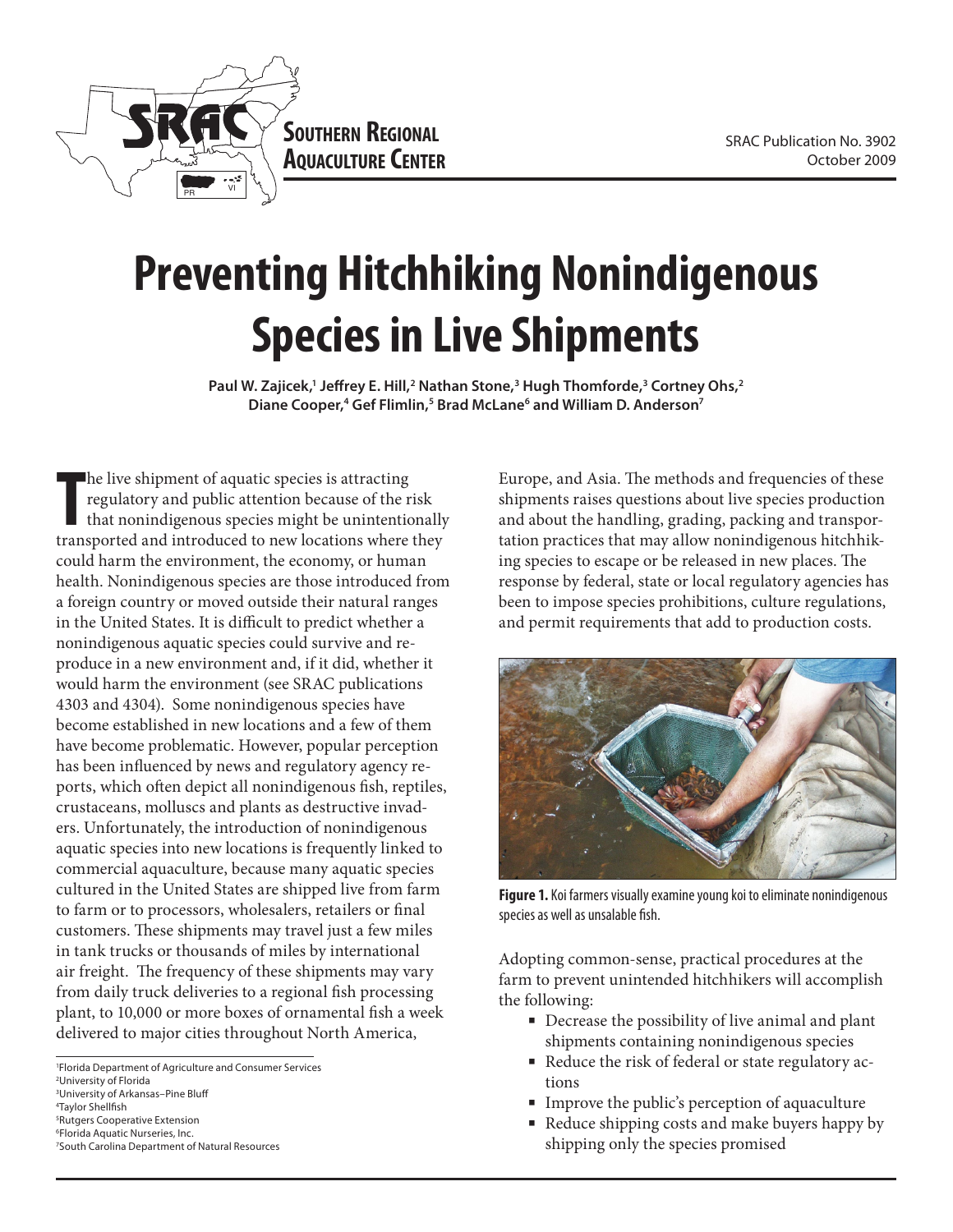■ Reduce the effort required for post-delivery handling and inspection by the recipient

Aquaculturists are strongly encouraged to adopt the harvesting, handling, packing and shipping practices described in this publication to reduce the risk of hitchhikers. This is not only a productivity and perception issue, but also one with legal implications. At the end of this publication there are Web addresses for additional information concerning species subject to federal prohibition, restriction or permitting by the U.S. Fish and Wildlife Service and the U.S. Department of Agriculture. It is also important to know and follow pertinent state regulations concerning the possession and transport of organisms in both the shipping and receiving state.



**Figure 2.** Hitchhiking species are eliminated during the hand grading of swordtails for color and sex.

# **Hazard Analysis Critical Control Point**

A management tool for preventing or eliminating hitchhikers that has been adopted by bait fishers and fish farmers in Michigan and Minnesota, as well as federal and state fish hatchery managers throughout the U.S., is Hazard Analysis Critical Control Point (HACCP). With this system, a producer examines each step of the production process—harvesting, handling, packaging and shipping—and identifies the hazards and the critical controls needed to prevent or eliminate the hazards. A plan is then developed to implement the controls. The U.S. Fish and Wildlife Service and University of Texas–Arlington Web site (*http://www.haccp-nrm.org/*) includes a free HACCP Planning Wizard. This step-by-step, interactive guide yields an aquatic invasive species HACCP plan and record-keeping forms. HACCP is particularly suited to public sector hatcheries and larger corporations. HACCP can be a useful risk management tool for identifying where contamination or escape might occur and for developing procedures to reduce this risk. Formal HACCP plans and procedures typically mandate record-keeping

requirements that would be costly for family farms. However, many small-scale producers find that it is useful. A criticism of HACCP is that it is based on record-keeping, which may lack credibility unless a third-party verifies a farm's HACCP plan, employee training and records.

# **Live hauling fish**

Shipping live fish by truck can potentially spread diseases and transfer unwanted plants and animals. Certain species are prohibited in some states and the unintentional transport of prohibited species is against the law. Public agencies that purchase live fish are now specifying that shipments must be free of specific species. To avoid these environmental, legal and marketing problems, the culture, harvesting, holding, grading and loading of fish must be done very carefully.

### *Prevention*

Every farm should have a biosecurity plan (see SRAC publication 4703) and conduct regular inspections for diseases and nuisance species. One important biosecurity measure is to wash and disinfect hauling trucks and tanks before returning to the farm. When ponds are inspected regularly, unwanted plants or fish can be detected in the early stages of an invasion while it is still relatively easy to eradicate them. A good guideline for fish farmers who ship live fish is the Arkansas Official Standards for the Certification of Commercial Bait and Ornamental Fish (Arkansas State Plant Board, 2007). To participate in this program, farmers must follow a biosecurity plan; pay for a comprehensive, twice-yearly farm-level disease inspection program; and allow state inspectors to review fish health records and check vats and pond facilities for specific nonindigenous species. Keeping diseases and problem species off the farm is the first step in keeping them from hitchhiking along with fish shipments.

## *Harvesting*

Most problems with hitchhiking species occur when fish are harvested and loaded directly onto a hauling truck without passing through holding vats. Often a farmer first becomes aware of an unwanted species during harvest. For example, shad may show up in the seine along with catfish. If the catfish are bound for a nearby processing plant, this is probably not a concern. But if the catfish are live-hauled to stock a fishing lake, the shad would be a very unwelcome addition. It is essential for the farmer and the live hauler to inspect the fish in the net before loading. Unwanted fish will need to be carefully hand-sorted by the seine crew, a difficult task on commercial farms where thousands of pounds of fish are harvested at a time. Assign specific employees the responsibility to watch for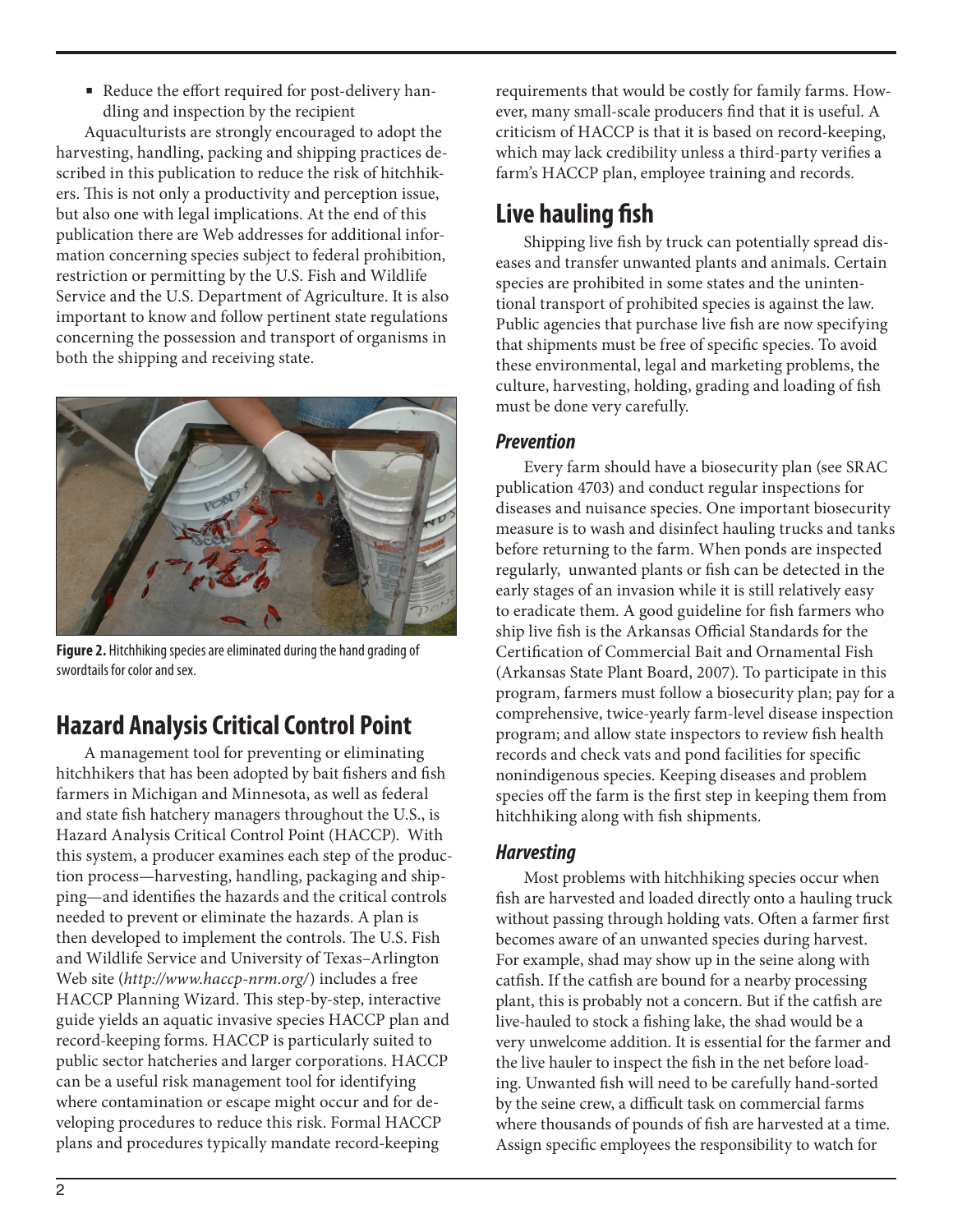

**Figure 3.** Aquarium plants are visually examined for plant pests, clipped and rubber banded at the culture vat.

and remove unwanted species. The employee who empties the loading net into the hauling tank should also inspect each load to make sure that it is free of unwanted species. Depending on the intended market, it may be necessary to take the load to a holding shed first and sort through the fish to remove the unwanted species, although this is not practical or possible in many cases.

### *Holding, grading and sorting*

Some fish crops, such as baitfish, are routinely taken to holding sheds for purging, acclimation and grading. Once fish are in holding vats, they are easy to inspect for unwanted species. Plant fragments and some unwanted animals can be hand-picked. Grading removes unwanted organisms that are smaller or larger than fish of the desired species. A strong flow of water sometimes sweeps unwanted species to the end of a vat for easy removal. Some tadpole species congregate in corners at the bottom of the vat and can be siphoned out with a hose.

### *Treatments*

Fish producers who use surface water that might contain zebra (*Dreissena polymorpha*) or quagga (*Dreissena rostriformis bugensis*) mussels (hereafter, dreissenid mussels) are in danger of shipping mussel larvae (veligers) along with their fish. If fish are held in vats flushed with well water before shipment, the chance of including dreissenid mussel veligers in fish shipments is reduced but not eliminated. A treatment protocol (Edwards et al., 2002) consisting of a 1-hour treatment with 750 mg/L of potassium chloride (KCl) followed by a 2-hour treatment of formalin at 25 mg/L effectively killed all of the veligers but not the fish species tested (walleye, *Sander vitreus,* and saugeye, *Sander canadensis*). Adding 0.5% salt (NaCl) to reduce fish stress reduced the effectiveness of the treatment and left veligers alive, so this treatment is likely to be ineffective on farms with naturally salty water. Before

using this treatment for other fish species and temperatures, contact your Extension fisheries specialist or another fish health professional. It is essential to conduct preliminary trials with small numbers of the cultured fish species to make sure the treatment will not harm them.

Two studies have shown that standard formalin treatments will also selectively kill tadpoles, although the efficacy varies with the species of frog. Treatment of largemouth bass (*Micropterus salmoides*) fingerlings with 60 ppm of formalin for 24 hours killed all of the tadpoles but not the bass. A 1-hour exposure to 250 ppm of formalin also killed all of the tadpoles. This is similar to the disease treatments used for some fish species. Formalin toxicity varies with fish species, temperature and pH (Helms, 1967; Carmichael and Tomasso, 1983).

### *Shipping*

Exchanging water in hauling tanks is often necessary during extended trips. Water exchange on long trips should be from groundwater sources only. Do not add water from any surface source because it might transmit a disease or contain unwanted organisms. Using well water for exchange may be problematic during times of the year when well water temperatures are very different from the temperature of water in the hauling tanks. See SRAC publication 392 for live haul water quality management recommendations.

### *Turnbacks*

What happens if you ship a load of fish to a buyer and you are not able to sell the fish? Maybe the buyer changed his mind, the quality was poor, or the check bounced. If any of your fish have touched someone else's facilities, or even if the customer just stuck a dip net into a hole of your tank to look at the fish, then the returned fish must not be mingled with the rest of the fish on your farm (see SRAC publication 4703).

# **Shellfish**

Shellfish aquaculture in the U.S. typically has three phases of production: hatchery (holding and spawning mature broodstock to produce larvae), nursery (nurturing larvae to plantable seed), and growout (culturing seed in a protected environment to yield marketable shellfish). While shellfish aquaculture is similar throughout the U.S., each region has its own environmental conditions, industry practices, and regulatory oversight.

### *Prevention*

There may be a number of unwanted species in plantable size shellfish seed in a nursery, including crustaceans (e.g., crabs), gastropods (e.g., whelks and moon snails),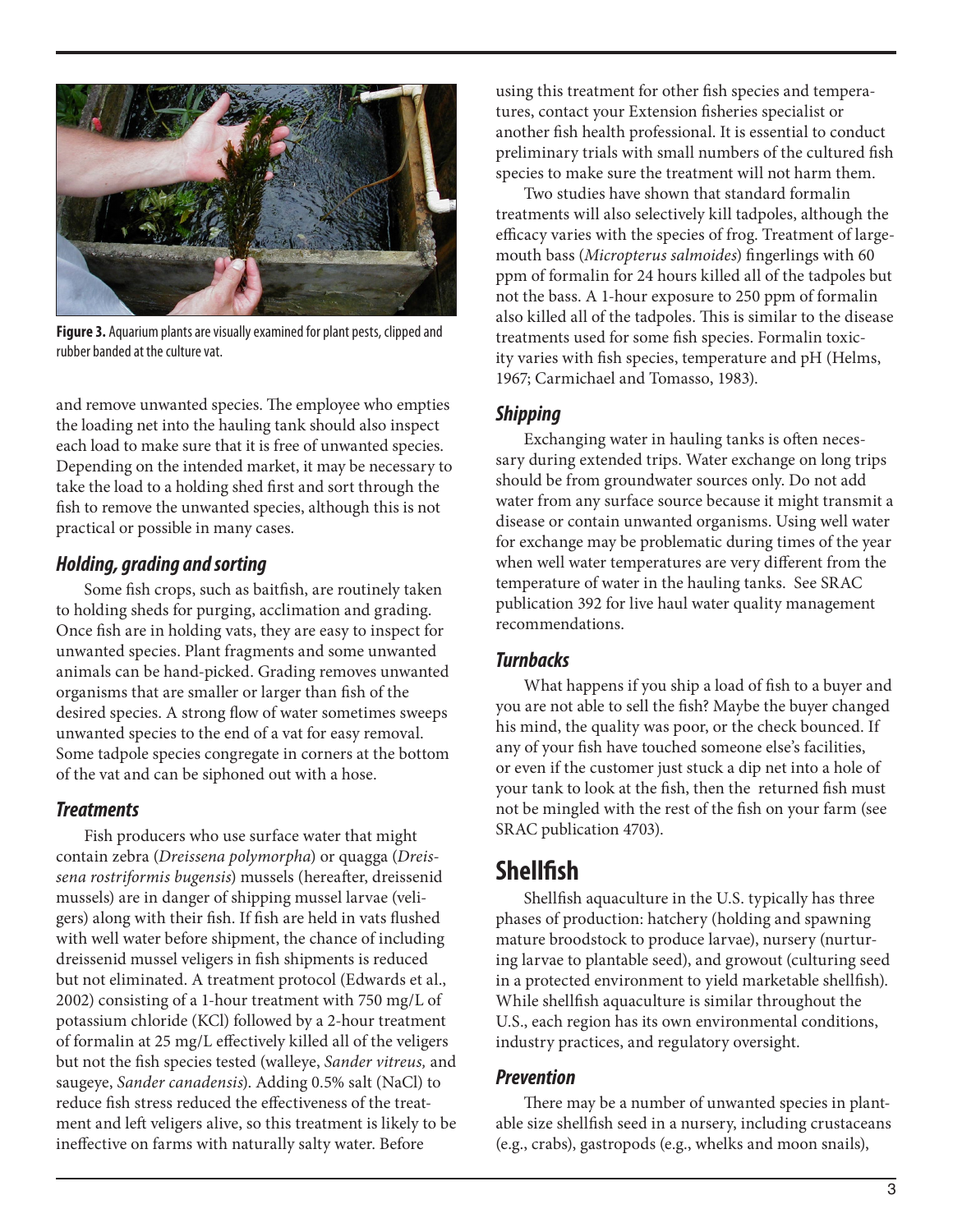and echinoderms (e.g., starfish). The tiny larvae or juveniles of these species might be concealed in seed from a hatchery; however, they will grow larger in the nursery system and can be detected and removed when finally visible to the eye. Growers should carefully inspect all seed shipments and remove undesirable species, paying particular attention during grading or washing activities.



**Figure 4.** Pressure-washing live haul trucks, inside and out, will eliminate hitchhiking animal and plant species.

The examination of market-ready shellfish may reveal hitchhiking indigenous or nonindigenous species that could make the shipment unacceptable for receipt in other states. For example, several species of nonindigenous tunicates and crabs have been increasing in range, including European green (*Carcinus maenas*) and Chinese mitten (*Eriocheir sinensis*) crabs. A non-native tunicate (*Didemnum vexillum*) has fouled mussel gear in the Atlantic waters of Canada. Some species have been found on large swaths of the substrate on Georges Bank off Massachusetts and New England tidal lagoons and estuaries (Morris et al., 2009). A second non-native tunicate, *Styela clava,* is affecting oyster culture in Rhode Island (Karney and Rhee, 2009). Native tunicates are common on shellfish gear in the mid-Atlantic, with *Molgula manhattensis* being predominant. The risk of their spreading to other regions via shellfish can be reduced if they are removed by hand before shipping. Fortunately, these soft-bodied invertebrates are easily seen once they grow to about ¼-inch, and they can be picked out of a shipment. Flushing shellfish with freshwater produces osmotic pressure changes in these soft-bodied animals, causing them to die. If tunicates are present in the area, it is a good idea to be alert for them and wash the seed in freshwater.

State regulations may allow only native or naturalized species to be cultured. Check with the state regulatory agency and be alert for regulations that prohibit the movement of live shellfish from one water body to another. Such requirements have been implemented to reduce the risk of spreading pests and they have been effective.

# **Ornamental fish and invertebrates**

Aquaculture producers raise and ship hundreds of species and varieties of ornamental freshwater and marine fish and invertebrates. Most are freshwater fish, including tropical species (e.g., angelfish, barbs, mollies, swords, and tetras) and several temperate species (e.g., goldfish, and koi). Marine species include colorful reef fish, corals, molluscs, and crustaceans. Ornamental species are shipped throughout the U.S. and the world to wholesalers, retailers and the public.

Given the large volume of the trade, numerous shippers and destinations, and the variety of species shipped, there is increasing regulatory interest in the potential for transporting hitchhiking species along with shipments of ornamental fish and invertebrates. However, careful attention throughout the process of preparing specimens for shipping, the method used for shipping, and inspection by the receiving customer can effectively reduce this risk. Producers should take steps to exclude plant material and debris, as well as snails, clams, insects, crayfish, tadpoles, turtles, wild fish or other undesirable species from holding tanks and shipping bags.

### *Culture*

Most ornamental species are raised as monocultures in tanks or in ponds. This reduces handling stress for the cultured species during harvesting and grading, leading to a better product, and reduces labor costs for the producer. In a few instances, two ornamental fish species may be cultured together in ponds, typically with one species occupying the bottom and another swimming at the surface to facilitate selective harvest. It is also relatively common to maintain several species of ornamental, sessile marine invertebrates within the same culture system. Typically, other species within culture systems are undesirable and should be eliminated because they compete with cultured species for feed, reduce water quality because of increased biomass, prey upon cultured species, or serve as reservoirs for pathogens. These pest species (wild fish, tadpoles, turtles, crayfish or snails) seldom occur in culture tanks, but may be present in culture ponds or in tanks holding recent harvests from ponds.

### *Grading*

Producers harvest ornamental fish from ponds with traps or seines and may conduct partial or complete harvests depending on the cultured species and customer orders. Grading is done in a holding or packing facility, though some producers also grade at the pond immediately after harvest. In tank culture, fish are netted from tanks and then graded. Fish are graded for size, color and perhaps sex. Undesirable individuals and other species are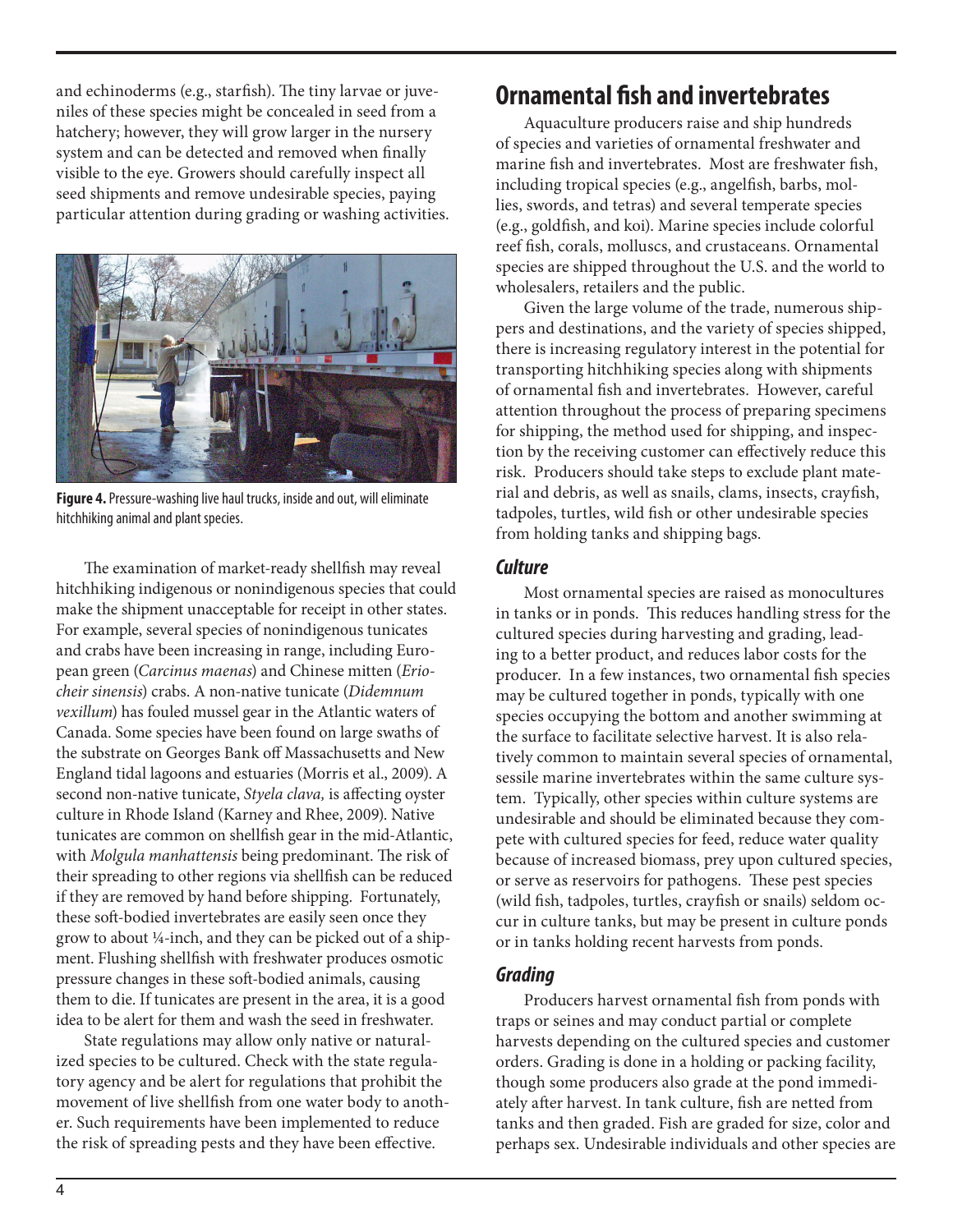

**Figure 5.** Ornamental fish can be visually examined for health and the presence of nonindigenous species as they are being graded for size.

removed and discarded. Although mechanical graders are used to grade some species for size, most grading is done by hand. Ornamental species are sold by the individual rather than by weight, and because appearance (e.g., color, uniformity) is important to the customer, producers pay particular attention to grading. Proper hand grading is the primary method ornamental aquaculturists use to exclude unintended hitchhikers from shipments.

### *Packing*

Ornamentals are held in tanks until they are packed for shipping. Individual fish and invertebrates are counted out to fill orders so there is another opportunity to remove any undesirable animals. Ornamental fish and many invertebrates are shipped in plastic bags containing clean water, shipping additives (e.g., salt), and oxygen gas. Some invertebrates are shipped "dry," with individuals wrapped in moist towels inside plastic bags. The bags are placed in a polystyrene box inside a cardboard box. Ornamental fish and invertebrates are shipped by truck and by air. There is little opportunity for hitchhiking species to contaminate shipments during the packing and shipping stages.

When shipping boxes reach their destination, customers unpack and inspect the contents to determine if their expectations of quality and quantity are met. During this inspection, culls of any sort (not only undesirable species, but also poor quality individuals of the species ordered) are noted. A large number of culls will lead to customer dissatisfaction.

# **Aquatic plants**

Native and nonindigenous tropical, subtropical and temperate freshwater plants are cultured in the U.S. for aquariums, water gardening and wetland restoration. Aquarium and water gardening plants are produced outdoors in concrete tanks or plastic-lined wooden vats, or in greenhouses in tanks or on growing tables. The tanks are filled with a shallow layer of mulch covered with a sand

layer. Hydroponic growing tables are used to produce potted plants that are floated in plastic foam sheets or plastic trays on several centimeters of fertilized water.

Plant production systems are closed (i.e., water does not flow through) to exclude non-target plant species and plant pests and to retain fertilizers to benefit growing plants. Tanks and vats are managed as clear water systems for the best light penetration to the growing plants and to facilitate inspection and harvest. Native predators can be stocked in tanks and vats as biological controls for both native and nonnative species. Snails may be used to clean tank and plant surfaces; freshwater copepods and *Daphnia* sp. will maintain water clarity; fry or fingerlings of native fish (e.g., sunfish or bass) will eliminate a variety of vertebrate and invertebrate species. Production systems should be inspected frequently to 1) remove weeds that compete for space, light and nutrients and 2) remove plant pests.

### *Harvesting*

Aquarium and water gardening plants are harvested to order because they are perishable. They are shipped as clipped bunches (primarily floating plants) or bare root or potted plants (submerged or emerged plants). Bunches are bound with rubber bands or lead strips. Potting material for potted plants is spun glass contained in a ventilated, black plastic pot.

# *Shipping*

For shipping, all plants are wrapped in folds of damp paper, placed in a plastic bag or wrapping, then placed in a heavily waxed shipping box or foam box, and finally in a cardboard box. Aquarium and water gardening plants are ordered and shipped by count and each plant should be visually inspected for size, health, appearance and cleanliness. They should be inspected again during packing to ensure the correct number and plant species is being shipped. Each shipping box may contain several species.

To be successful, aquatic plant producers must deliver clean, undamaged plants identified by common and taxonomic names, and accurate plant counts. Nonindigenous hitchhikers (e.g., live snails and unwanted plants) should be eliminated when plants are carefully inspected during culture, harvest and packing.

# **Marine shrimp and freshwater prawns**

Marine shrimp and freshwater prawns are transported across state and international borders in various stages of development (post-larvae, juveniles and adults). During the hatchery stage, marine shrimp larvae are fed a combination of microalgae and *Artemia.* If larvae are transported during this stage, it will be difficult to elimi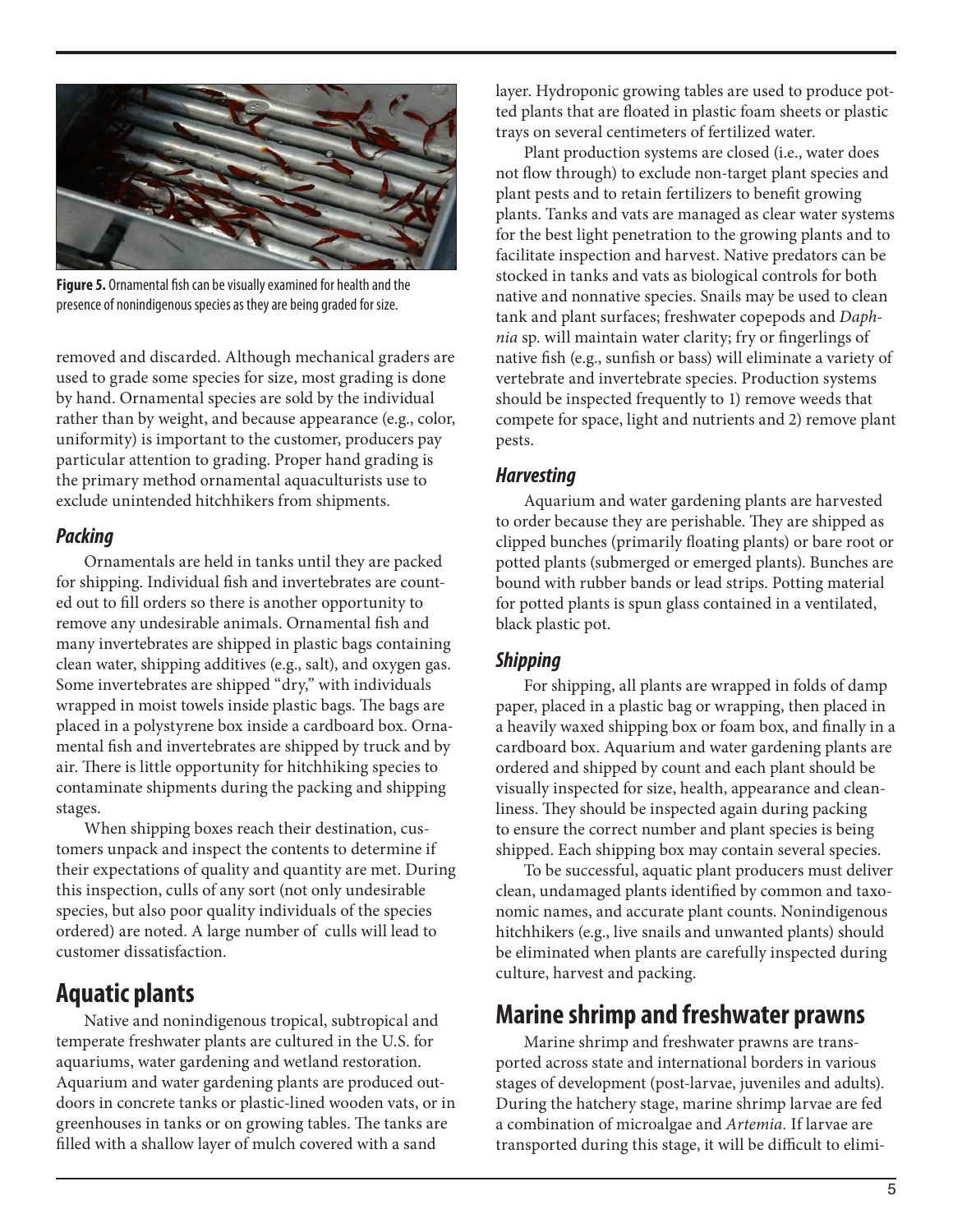nate the microalgae present in the water. Larval shrimp can tolerate gentle handling and can be poured through an aquarium net or screen to separate them from the water containing microalgae. Then they can be rinsed and placed in water of similar quality to ensure that minimal microalgae are present during transport. Larvae are often transported in water containing algae, then separated from the water on the receiving end. The water should be treated with bleach before it is released down a drain. These practices will prevent the spread of microalgae species to regions where they may not be native.

### *Nursery*

Marine shrimp and freshwater prawn broodstock and hatchery facilities exist worldwide. There are large marine shrimp companies with grow-out farms in various countries. Shrimp and prawns are transported in the post-larvae or juvenile stages across state and international borders. Broodstock are maintained in specific populations selected for traits such as growth rate and disease resistance. When post-larvae develop, they are packed in plastic bags within Styrofoam® boxes and shipped via air freight. Nursery stage shrimp and prawns are usually cultured in clear water (without phytoplankton) rather than green water (with phytoplankton). Clear water production reduces the likelihood of hitchhikers being present in the shipping water. However, even under clear water conditions the water may contain many microscopic organisms. The two most common are microalgae and motile ciliates; others are zooplanktonic organisms such as rotifers, copepods and protozoa (i.e., *Vorticella* spp.) and others.

To reduce the potential of transporting these microscopic organisms, separate the post-larvae from their culture water and rinse gently before packaging them in transport water of similar quality that is free of these organisms. When shipments of post-larval shrimp and prawns are received, it is common practice to suspend the bag within the culture tank and add water from the new culture system to acclimatize post-larvae to the new water quality. The entire contents of the bag, water and post-larvae and all organisms within the water, are then introduced to the culture tank. However, you should not introduce transport water into a grow-out culture tank because you may be adding motile ciliates, which can proliferate rapidly in this new environment. A better practice is to assume these organisms are present and separate post-larvae from the transport water with an aquarium net or a screen before stocking them into the culture tanks. The water separated from the shrimp should not be put down the drain. This water should be collected in another container and treated with bleach (at 20 mg/L) to kill all the microscopic organisms.

### *Marketing and growout*

Shrimp and prawns cultured in ponds and raceway tanks are usually separated from water and placed on ice for transport to market or a processing facility. However, adult shrimp and prawns may be shipped in live-haul tanks for live sales or to transport broodstock between two sites. Styrofoam® shipping boxes may also be used to transport small numbers of adult broodstock. Hitchhiking organisms that may contaminate these shipments include all the microscopic organisms mentioned previously, as well as sessile epicommensal organisms (e.g., *Epistylis* spp.), which can colonize the carapaces of shrimp and prawns, diving beetles (29 families in the Suborder Heteroptera), which can be free swimming or found as eggs (e.g., waterboatman, Family Corixidae) attached to the carapace of freshwater prawns, and dreissenid mussel veligers. If shrimp and prawns have visible external organisms on their carapaces, they should not be transported. Transport water drained at the receiving site should be collected and treated with 20 mg/L bleach to eliminate potential hitchhikers.

# **Conclusion**

The culture of aquatic species in the U.S. is a diverse agribusiness with a large variety of cultured species and production systems. This short paper does not address all the ways to prevent animals or plants from hitchhiking in live product shipments. Farmers who ship live products should consult with an Extension fisheries specialist for advice specific to their operations. Call your county Extension office to find the specialist nearest you, or visit the Aquaculture Network Information Center at *http://www. aquanic.org/.* 

# **For more information Federal Agency Web Sites**

#### **U.S. Department of Agriculture**

Animal Health, Aquaculture Disease Information: *http://www.aphis.usda.gov/animal\_health/ animal\_dis\_spec/aquaculture/* 

Plant Protection and Quarantine: *http://www.aphis.usda.gov/plant\_health/*  National Invasive Species Information Center: *http://www.invasivespeciesinfo.gov/* 

#### **U.S. Department of Commerce**

National Oceanic and Atmospheric Administration, National Center for Research on Aquatic Invasive Species: *http://www.glerl.noaa.gov/res/Programs/ ncrais/ncrais.html*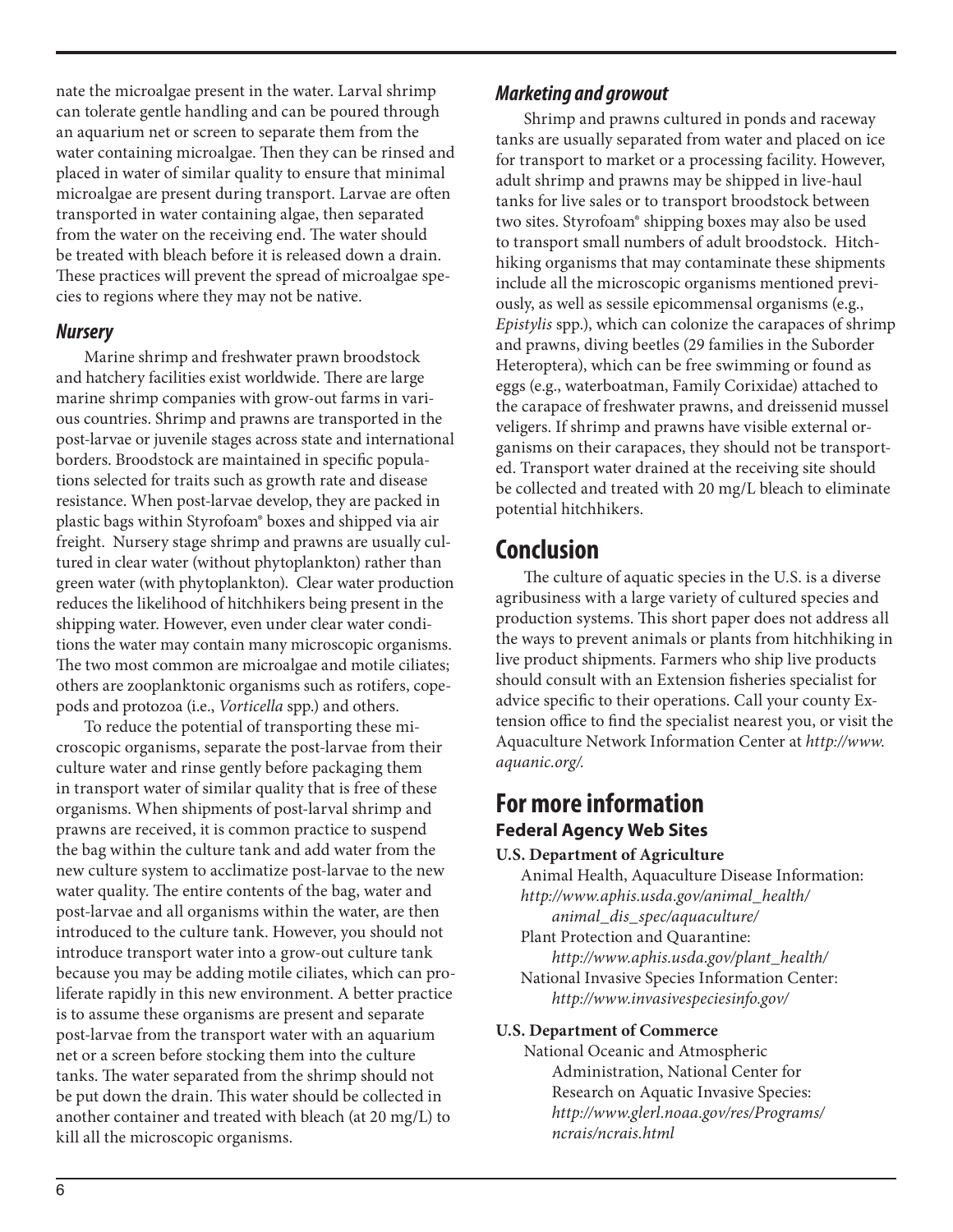National Sea Grant Program, Aquatic Invasive Species: *http://www.seagrant.noaa.gov/ themesnpa/aquaticinvasivespecies.html* Office of Oceanic and Atmospheric Research,

Aquatic Invasive Species: *http://www.oar. noaa.gov/oceans/t\_invasivespecies.html*

#### **U.S. Department of the Interior**

U.S. Fish and Wildlife Service Aquatic Nuisance Species: *http://www.fws.gov/ contaminants/ANS/ANSSpecies.cfm* Import/Export Permits: *http://www.fws.gov/ permits/ImportExport/ImportExport.shtml*  Injurious Wildlife: *http://www.fws.gov/ contaminants/ANS/ANSInjurious.cfm*  Managing Natural Resource Pathways (HACCP): *http://www.haccp-nrm.org/* 

### **U.S. Geological Survey**

Invasive Species Program: *http://biology.usgs.gov/invasive/*  Nonindigenous Aquatic Species: *http://nas.er.usgs.gov/* 

### **Smithsonian Environmental Research Center**

Marine Invasions Research Lab: *http://www.serc. si.edu/labs/marine\_invasions/index.aspx* 

# **Recommended reading**

Arkansas State Plant Board. revised 2008. Regulations on aquaculture in Arkansas: Standards for the certification of commercial bait and ornamental fish. Little Rock, Arkansas. Accessed July 17, 2009 at *http:// www.plantboard.org/plant\_pdfs/CIRCULAR%2021%20 updated%202008.pdf*

Blickenderfer, M. 2007. A Field Guide to Identification of Minnesota Aquatic Plants. University of Minnesota Extension. Accessed July 10, 2009 at *http://www. extension.umn.edu/distribution/naturalresources/ DD8242.html#intro* 

Carmichael, G.J. and J.R. Tomasso. 1983. Use of formalin to separate tadpoles from largemouth bass fingerlings after harvesting. *Progressive Fish Culturist* 45:105-106.

Cole, B., C. S. Tamaru, R. Bailey, C. Brown and H. Ako. 1999. Shipping practices in the ornamental fish industry. Center for Tropical and Subtropical Aquaculture Publication No. 131. Accessed July 10, 2009 at *http://aqua.ucdavis.edu/dbweb/outreach/aqua/ CTSA131.pdf* 

Crosby, T.C., J.E. Hill, C.V. Martinez, C.A. Watson, D.B. Pouder and R.P.E. Yanong. 2006. Harvesting ornamental fish from ponds. University of Florida/ IFAS Florida Cooperative Extension Service Fact Sheet FA-117. Accessed July 10, 2009 at *http://edis.ifas.ufl. edu/FA117* 

Crosby, T.C., J.E. Hill, C.V. Martinez, C.A. Watson, D.B. Pouder and R.P.E. Yanong. 2006. Grading ornamental fish. University of Florida/IFAS Florida Cooperative Extension Service Fact Sheet FA-118. Accessed July 10, 2009 at *http://edis.ifas.ufl.edu/FA118* 

Crosby, T.C., J.E. Hill, C.V. Martinez, C.A. Watson, D.B. Pouder and R.P.E. Yanong. 2006. On-farm transport of ornamental fish. University of Florida/IFAS Florida Cooperative Extension Service Fact Sheet FA-119. Accessed July 10, 2009 at *http://edis.ifas.ufl.edu/FA119* 

Crosby, T.C., J.E. Hill, C.V. Martinez, C.A. Watson, D.B. Pouder and R.P.E. Yanong. 2006. Preparation of ornamental fish for shipping. University of Florida/ IFAS Florida Cooperative Extension Service Fact Sheet FA-120. Accessed July 10, 2009 at *http://edis.ifas.ufl. edu/FA120* 

- Lovell, R.G. 2009. Field Guide to Aquatic Plants of Alabama. Alabama Department of Conservation and Natural Resources: Fisheries Section. Accessed July 10, 2009 at *http://www.outdooralabama.com/fishing/ freshwater/where/ponds/p/ap/guide/*
- Edwards, W.J., L. Babcock-Jackson, and D. Culver. 2002. Field testing of protocols to prevent the spread of zebra mussels *Dreissena polymorpha* during fish hatchery and aquaculture activities. *North American Journal of Aquaculture* 64:220-223.
- Gunderson, J.L. and R.E. Kinnunen. 2002. The HACCP approach to prevent the spread of aquatic nuisance species by aquaculture and baitfish operations. *In* R.E. Kinnunen (ed.), Environmental Strategies for Aquaculture Symposium Proceedings. December 2000. NCRAC CD Series #101, North Central Regional Aquaculture Center Publications Office, Iowa State University, Ames. Accessed July 10, 2009 at *http:// www.idea.iastate.edu/aqua/*

Gunderson, J.L. and R.E. Kinnunen (eds.). 2004. Aquatic Invasive Species-Hazard Analysis and Critical Control Point Training Curriculum (Second Edition). Minnesota Sea Grant Publications Number MNSG-F11. Michigan Sea Grant Publications Number MSG-00-400. Accessed July 10, 2009 at *http://www. seagrant.umn.edu/downloads/ais-haccp\_manual.pdf* 

Helms, D.R. 1967. Use of formalin for selective control of tadpoles in the presence of fishes. *Progressive Fish Culturist* 29:43-47.

Hill, J.E. 2008. Non-native species in aquaculture: terminology, potential impacts, and the invasion process. Southern Regional Aquaculture Center Publication Number 4303. Accessed July 10, 2009 at *http://srac.tamu.edu/*